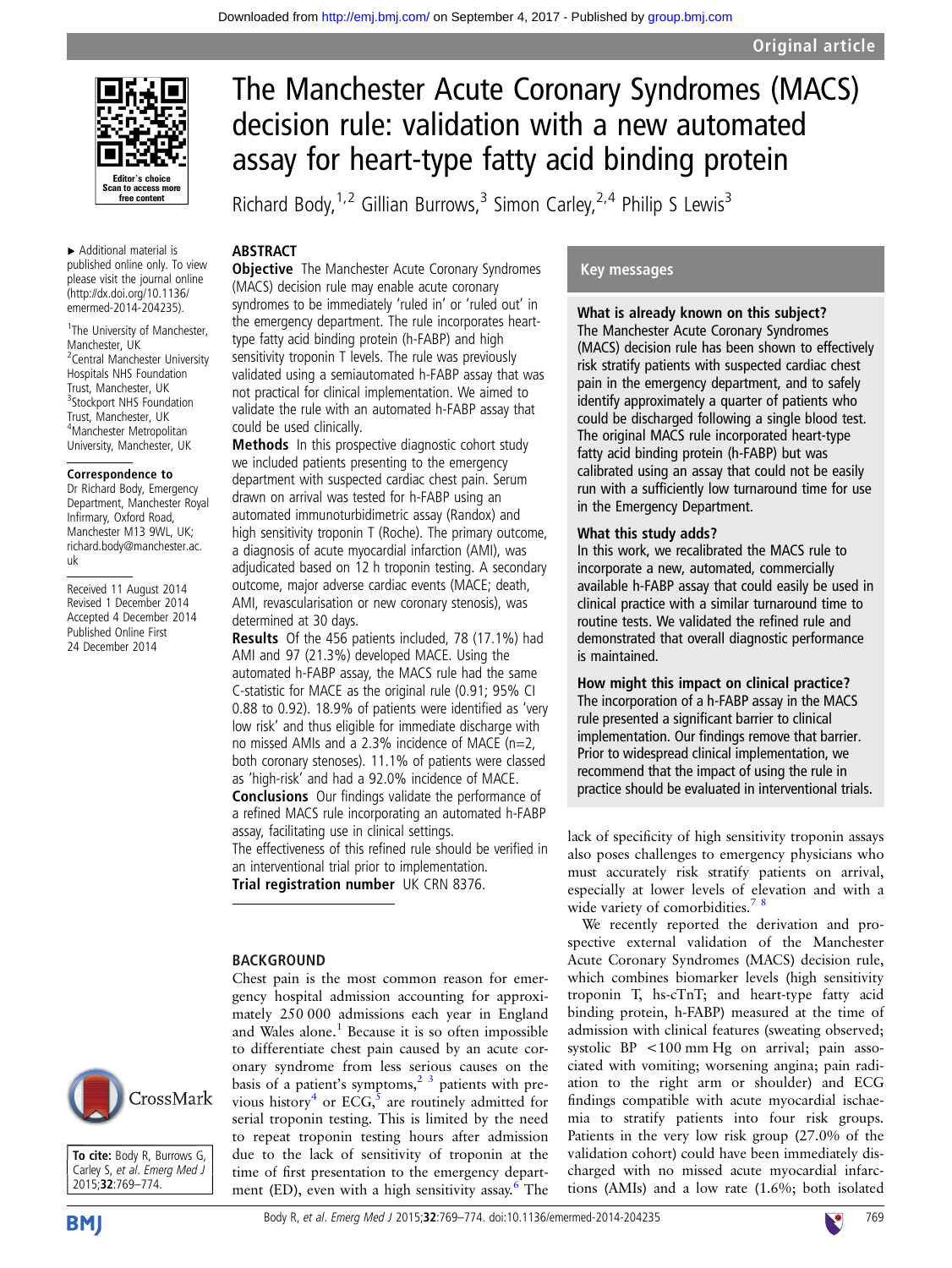coronary stenoses) of major adverse cardiac events (MACE) within 30 days. Of the 9.9% of patients in the high-risk group, 95.7% developed MACE within 30 days, suggesting that the MACS rule will help to guide clinicians to make judicious use of specialist inpatient resources.

The MACS rule incorporates levels of h-FABP and was derived and validated with a semiautomated ELISA assay (Randox Laboratories Evidence Investigator Cardiac Array). It would be impractical to use this assay in the ED setting as it requires a large amount of manual input, currently relies on testing in batches (making testing single samples impossible) and would have an unacceptable turnaround time for use in emergency settings. Therefore, to facilitate clinical implementation Randox Laboratories has developed a Conformité Européenne (CE) marked, fully automated immunoturbidimetric assay that is compatible with commercially available modular analysers and can provide results in 15–20 min.<sup>[9](#page-5-0)</sup> This automated assay has different analytical characteristics to the ELISA and the results given by the two assays will not be perfectly correlated. Potentially this could lead to clinically important differences in diagnostic performance. It is imperative, therefore, that the MACS rule should be recalibrated to optimise performance with the new assay and that the diagnostic accuracy of the recalibrated rule should be verified.

We aimed to validate the performance of the MACS rule when this alternative, fully automated assay is used.

#### METHODS

This work is a secondary analysis from a prospective diagnostic cohort study (registered on the National Institute for Health Research Portfolio, UKCRN registration number 8376). We included consenting adults aged >25 years who presented to the ED at Stepping Hill Hospital, Stockport within 24 h of experiencing chest pain suspected to be cardiac in origin by the initial treating physician. We excluded patients with another medical condition requiring hospital admission, renal failure needing dialysis, significant chest trauma with suspicion of myocardial contusion, pregnancy, those who did not speak English, prisoners and those for whom all means of follow-up would be impossible. We have already published the external validation of the MACS rule using a semiautomated ELISA assay for h-FABP in this cohort<sup>[10](#page-5-0)</sup> and an evaluation of the diagnostic value of clinical judgement for acute coronary syndromes.<sup>[11](#page-5-0)</sup> When an automated assay became available (facilitating use in an urgent care setting), aliquots of stored serum samples were tested for the purposes of this analysis.

#### Laboratory analyses

Blood was drawn at the time of presentation for biomarker evaluation. Serum samples were stored at −70°C pending later analysis. As part of their routine care, all patients underwent cardiac troponin T testing (cTnT, Roche Diagnostics 4th generation Elecsys, 99th centile 10 ng/L, coefficient of variation <10% at 35 ng/L) on arrival and at least 12 h after symptom onset. In accordance with the third universal definition, this formed part of the reference standard for AMI diagnosis.<sup>12</sup> Aliquots of samples were later tested for hs-cTnT (Roche Diagnostics Elecsys, 99th centile 14 ng/L, coefficient of variation <10% at 12 ng/L, limit of blank 3 ng/L) and h-FABP (using the Randox Evidence Investigator Cardiac Array and the automated immunoturbidimetric assay from Randox Laboratories, County Antrim, Northern Ireland). After our initial analysis we became aware that the batch of hs-cTnT reagent used had been affected by a calibration shift.<sup>13</sup> Samples were therefore retested using an

unaffected batch. We present here the results of the retest using an unaffected batch.

#### Re-calibration of the MACS rule

The original MACS rule enables the computerised calculation of the probability (p) that MACE will occur within 30 days as follows:

$$
p = 1/(1 + e^{-(0.068a + 0.17b + 1.75c + 1.85d + 1.72e + 1.46f + 0.92g + 0.87h - 4.83)}).
$$

Where a is the level of hs-cTnT (ng/L); b is the h-FABP level (ng/mL); c is the presence of ECG findings consistent with acute myocardial ischaemia; d is the presence of sweating observed by the clinician; e is pain associated with vomiting; f is an initial systolic BP <100 mm Hg; g is the presence of worsening angina; and h is the presence of pain radiating to the right arm and/or shoulder. For each categorical variable, a value of 1 is assigned if the characteristic is present and  $\theta$  if absent.<sup>[10](#page-5-0)</sup>

The manufacturer provided the following correlation data for the two h-FABP assays, based on 355 samples: Y=1.3520x +0.2844, where Y is the observed level with the automated immunoturbidimetric assay and x is the observed level using the previous assay  $(r=0.971)$ .<sup>14</sup> Thus,  $x=((Y-0.2844)/1.3520)$ . Applying this correction, the amended MACS rule formula returns the probability of MACE within 30 days as follows:

$$
p=1/(1+e^{\scriptscriptstyle-(0.068a+0.17( (b-0.2844)/1.3520) + 1.75c}_{\scriptscriptstyle+(1.85d+1.72e+1.46f+0.92g+0.87h-4.83)})
$$

Using this refined formula for the MACS rule, we calculated the probability of MACE within 30 days. As in the original decision rule, patients were then assigned to one of four risk groups, each of which is associated with a suggested area for disposition from the ED, as follows: (1) Very low risk (suitable for immediate discharge from the ED); (2) Low risk (suitable for serial troponin testing in a low dependency environment such as an ED observation ward); (3) Moderate risk (suitable for serial troponin testing in an acute environment such as an acute medical ward); (4) High-risk (patients in whom the diagnosis of an acute coronary syndrome may be considered 'ruled in' and who may therefore be suitable for early referral to a cardiologist).

#### Follow-up

Patients were followed up after 30 days by telephone, email, letter, home visit or in clinic. If we were unable to complete follow-up by any of these means we contacted the patient's general practitioner.

#### **Outcomes**

The primary outcome was MACE within 30 days. This was a composite of prevalent or incident AMI, death (all cause) or the need for coronary revascularisation (primary percutaneous coronary intervention or coronary artery bypass grafting). In the event that a patient was found to have a significant  $($ >50%) angiographic coronary stenosis (as reported by the treating interventional cardiologist) that was not known to be old, they were also deemed to have met the primary outcome. As a secondary outcome we also analysed the prevalence of AMI as a lone outcome.

The diagnosis of AMI was adjudicated by two independent investigators who had all clinical, laboratory and imaging evidence available for review, but who were blinded to investigational biomarker levels. In accordance with the universal definition of  $AMI<sub>12</sub><sup>12</sup>$  $AMI<sub>12</sub><sup>12</sup>$  $AMI<sub>12</sub><sup>12</sup>$  patients were required to have a troponin rise and/or fall  $(\geq 20 \text{ ng/L})$ , based on the analytical characteristics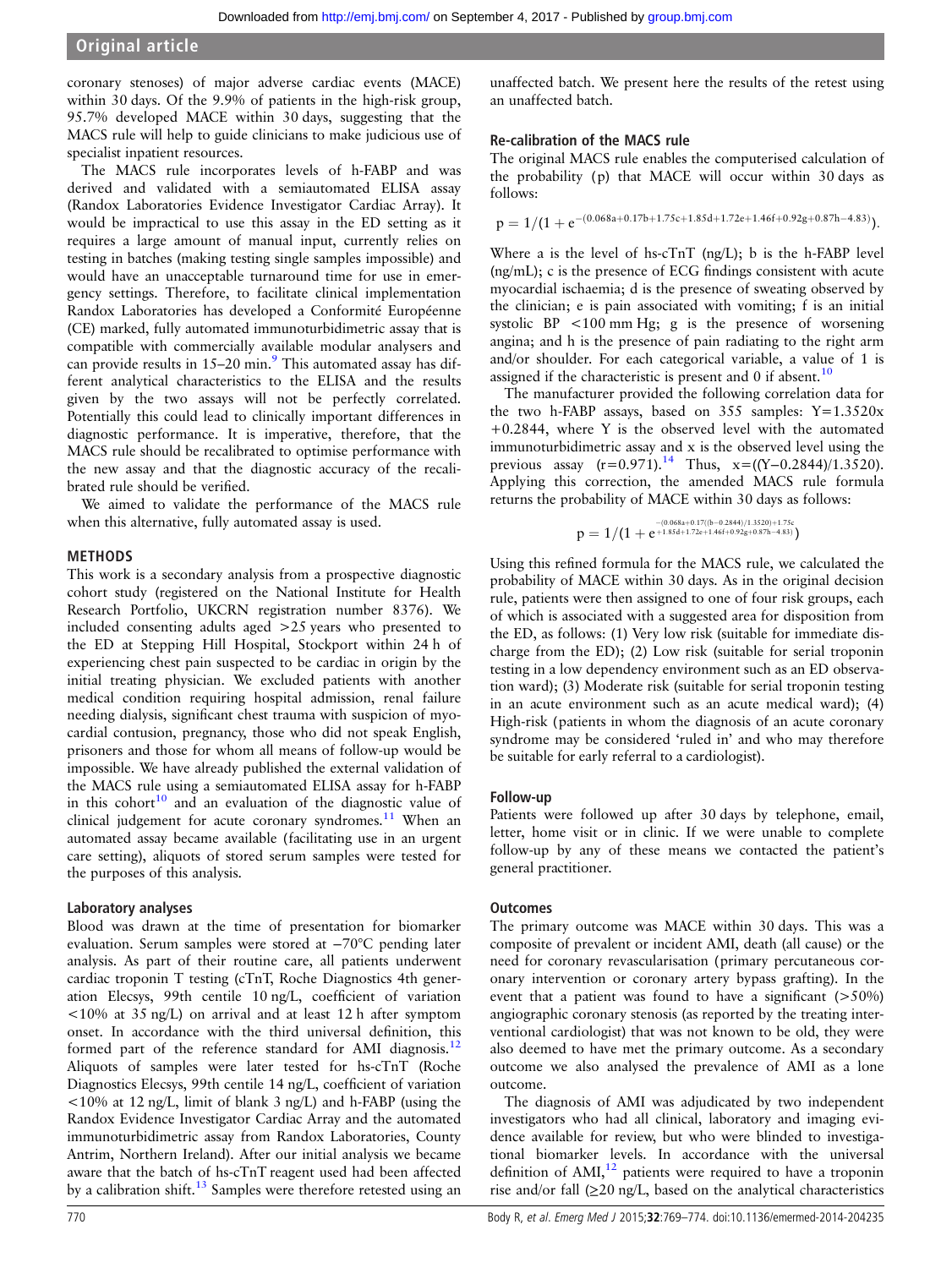of the assay) with at least one troponin measurement above the 99th centile (10 ng/L) in the appropriate clinical context.

#### Sensitivity analyses

We also ran a sensitivity analysis to evaluate the impact of using a reference standard for AMI based on a hs-cTnT. We measured hs-cTnT levels in all available samples (presentation and 12 h) and readjudicated the diagnosis of AMI based on those levels, blinded to cTnT levels and other investigational biomarker levels. A rise and/or fall of  $>9.2$  ng/L (ie,  $\geq 10$  ng/L as levels were reported in integers) was considered to be significant.<sup>[15](#page-5-0)</sup>

#### Statistical analysis

To evaluate diagnostic performance we calculated the area under the receiver operating characteristic curve (AUC; also known as the C-statistic), sensitivity, specificity, positive predictive value (PPV) and negative predictive value (NPV) together with 95% CIs (using SPSS V.20.0, SPSS, Chicago, Illinois; and/ or MedCalc V.12.4.0.0, Mariakerke, Belgium). Paired proportions were compared using McNemar's test (SPSS V.20.0, Chicago, Illionois, USA). CIs for single proportions were calculated by the modified Wald method.<sup>1</sup>

#### Sample size

We powered the study such that, if the clinical decision rule (CDR) was shown to have a sensitivity of 100%, the 95% CI would extend no lower than 95%. Assuming a 20% incidence of the primary outcome, a sample size of 450 participants would ensure this degree of precision.

#### RESULTS

In total 456 patients, who participated between April 2010 and July 2010, were included in this analysis. All of these patients completed follow-up (figure 1). Of those patients, 78 (17.1%) had AMI and 97 (21.3%) developed MACE within 30 days. Baseline characteristics are shown in [table 1.](#page-3-0)

Using the automated immunoturbidimetric (IT) h-FABP assay the MACS rule had an AUC of 0.91 (95% CI 0.88 to 0.95) for predicting MACE (fi[gure 2](#page-3-0)) and an AUC of 0.96 (95% CI 0.94 to 0.98) for diagnosing AMI, implying near perfect overall



diagnostic accuracy. The rates of AMI and MACE stratified by the refined MACS rule risk group (incorporating the IT assay), are shown in [table 2.](#page-4-0) Assuming that only patients in the very low risk group would be discharged from hospital, as a dichotomous tool to guide hospital admission for predicting MACE the refined MACS rule had a sensitivity of 97.9% (95% CI 92.8% to 99.8%), a specificity of 23.4% (19.1% to 28.1%), a PPV of 25.7% (21.3% to 30.5%) and a NPV of 97.7% (91.9% to 99.7%). For the diagnosis of AMI, the refined MACS rule had a sensitivity of 100.0% (95% CI 95.4% to 100.0%), specificity 22.8% (18.6% to 27.3%), PPV 21.1% (17.0% to 25.6%) and NPV 100.0% (95.8% to 100.0%).

In comparison with the original MACS rule (incorporating the ELISA assay for h-FABP), the recalibrated MACS rule incorporating the automated IT assay identified fewer patients as being at very low risk and therefore eligible for immediate discharge (18.9% vs  $27.0\%$ , p<0.0001). The same two patients in the very low risk group developed MACE. Both had coronary stenoses identified at angiography that were not deemed to warrant intervention. No AMIs were missed using either version of the MACS rule. Interestingly, using the IT assay, the incidence of MACE at 30 days was 0.0% in the 'low risk' group, suggesting that this group of patients may also be safely discharged from hospital. This strategy would enable a total of 40.5% of patients to be eligible for immediate discharge with no missed AMIs and a 1.1% incidence of MACE (isolated coronary stenoses only).

#### Sensitivity analyses

In our first sensitivity analysis we evaluated the impact of using hs-cTnT as the reference standard for AMI. With the outcome readjudicated, 76 (16.7%) patients had AMI meaning that a total of 96 (21.1%) patients developed MACE within 30 days. The AUC for MACE was unchanged (0.91, 95% CI 0.88 to 0.95), as was the AUC for AMI (0.95, 95% CI 0.93 to 0.97). The prevalence of AMI and incidence of MACE stratified by MACS rule risk group using this refined reference standard are shown in the online supplementary table 1. Diagnostic performance was essentially unchanged.

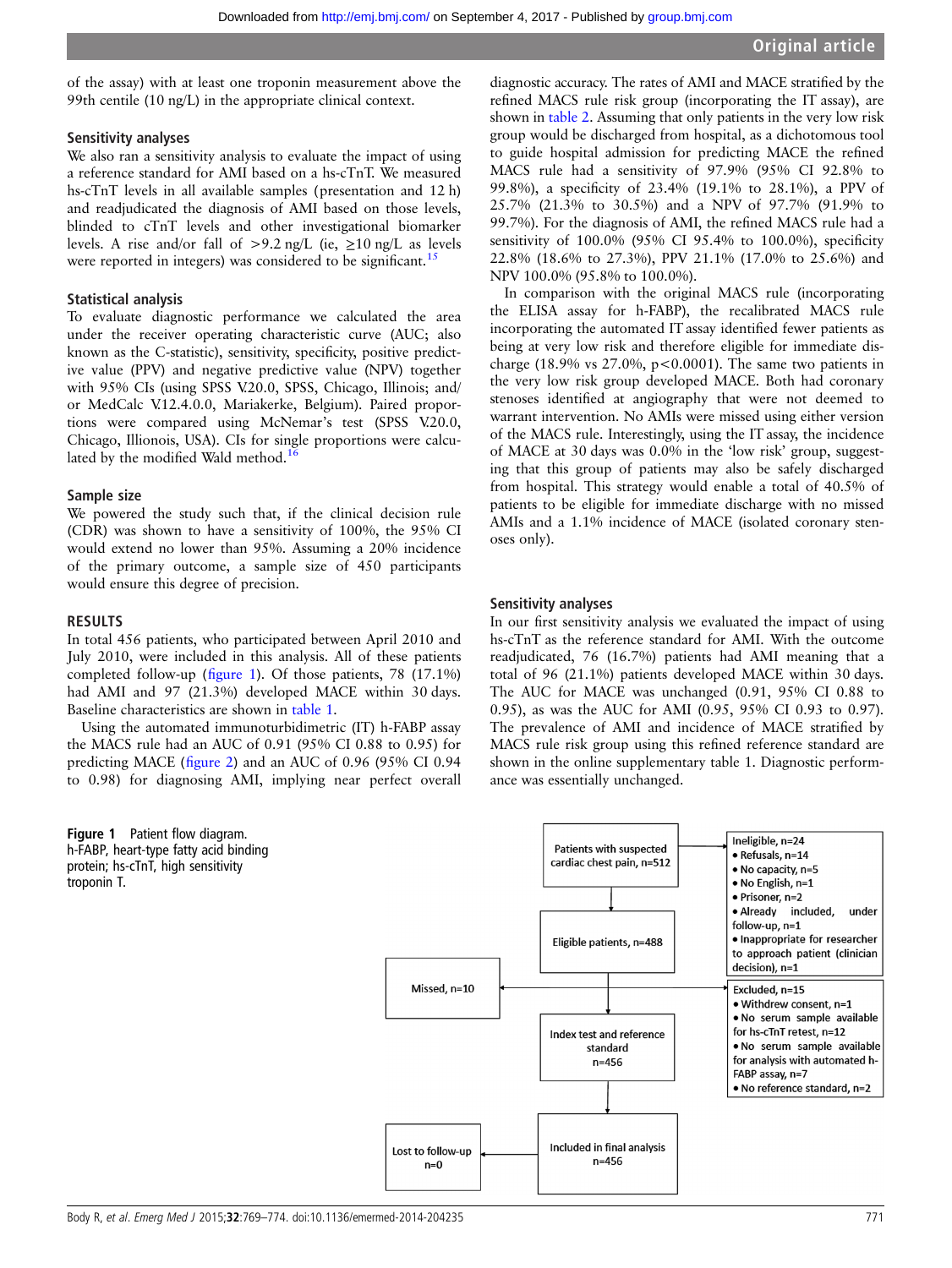## <span id="page-3-0"></span>Original article

#### Table 1 Baseline characteristics of included patients

| Variable                                     | <b>Total</b><br>$(N=456)$ | <b>MACE</b> at<br>30 days<br>$(N=97)$ | <b>No MACE</b><br>at 30 days<br>$(N=359)$ |
|----------------------------------------------|---------------------------|---------------------------------------|-------------------------------------------|
| Age in years, mean (SD)                      | 64 (16)                   | 71(13)                                | 62(16)                                    |
| Men $(\%)$                                   | 264 (57.9)                | 60(61.9)                              | 204 (56.8)                                |
| Previous angina (%)                          | 185 (40.6)                | 32 (33.0)                             | 153 (42.6)                                |
| Previous myocardial infarction (%)           | 139 (30.5)                | 34 (35.1)                             | 105(29.2)                                 |
| Hypertension (%)                             | 192 (42.1)                | 52 (53.6)                             | 140 (39.0)                                |
| Hyperlipidaemia (%)                          | 183 (40.1)                | 44 (45.4)                             | 139 (38.7)                                |
| Diabetes mellitus (%)                        | 78 (17.1)                 | 25(25.8)                              | 53 (14.8)                                 |
| Smoking (%)                                  | 94 (20.6)                 | 20(20.6)                              | 74 (20.6)                                 |
| Previous coronary intervention (%)           | 67 (14.7)                 | 14 (14.4)                             | 53 (14.8)                                 |
| Cerebrovascular disease (%)                  | 30(6.6)                   | 5(5.2)                                | 25(7.0)                                   |
| Components of the MACS rule:                 |                           |                                       |                                           |
| Worsening angina                             | 95 (20.8)                 | 27(27.8)                              | 68 (18.9)                                 |
| Hypotension                                  | 17(3.7)                   | 4(4.1)                                | 13(3.6)                                   |
| Radiation to the right arm/shoulder          | 59 (12.9)                 | 23(23.7)                              | 36(10.0)                                  |
| Pain associated with vomiting                | 32(7.0)                   | 10(10.3)                              | 22(6.1)                                   |
| Sweating observed                            | 24(5.3)                   | 12(12.4)                              | 12(3.3)                                   |
| ECG ischaemia                                | 102(22.4)                 | 42 (43.3)                             | 60(16.7)                                  |
| h-FABP (Randox IT assay, ng/mL; median, IQR) | $5.3(3.7-7.9)$            | $11.1 (7.0 - 21.1)$                   | $4.6(3.5-6.5)$                            |
| hs-cTnT (ng/L, median, IQR)                  | $9.8(5.3-23.1)$           | 64.9 (27.3-108.4)                     | $7.6(4.9-14.4)$                           |

For the second sensitivity analysis we examined the impact of incorporating the h-FABP IT assay without making any adjustments to the original formula. Under those conditions the AUC was 0.92 (95% CI 0.88 to 0.95) for MACE and 0.96 (95% CI 0.94 to 0.98) for AMI. As shown in the online supplementary table 2, performance of the rule was unchanged using this formula, although 31.6% of patients could have been discharged immediately with no missed AMIs and a  $1.4\%$  (n=2) incidence of MACE.



Figure 2 Receiver operating characteristic curves showing the overall accuracy of the refined Manchester Acute Coronary Syndromes (MACS) rule for predicting major adverse cardiac events (MACE) at 30 days.

#### **DISCUSSION**

In this report we have demonstrated the performance of the MACS rule when recalibrated to incorporate the use of a fully automated immunoturbidimetric assay to determine h-FABP levels. This assay can be run using commercially available modular laboratory analysers and has a similar turnaround time to other widely used diagnostic tests, making it possible to affect clinical decisions within the required timescale for patients attending the ED. For our primary analysis we applied a formula to recalibrate the MACS rule for this specific assay, based on correlation data provided by the manufacturer. Our findings demonstrate that the overall diagnostic performance of the refined MACS rule is similar to the original version. We observed no increase in the prevalence of missed AMI (0.0% in this study) or the incidence of MACE at 30 days  $(n=2, 2.3\%)$ ; both isolated coronary stenoses managed on an outpatient basis).

The proportion of patients that would be eligible for immediate discharge from the ED is lower using this refined version of the MACS rule (18.9% vs 27.0% with the original rule). Interestingly, however, the incidence of MACE in the 'low risk' group is 0.0% suggesting that it may also be safe to immediately discharge this group of patients. Such a strategy would enable a total of 40.5% of patients to be immediately discharged from the ED, which is likely to substantially reduce healthcare resource utilisation and economic costs.

One feature of the MACS rule that is different to some contemporary accelerated diagnostic protocols is that it aims to provide overall risk stratification for undifferentiated patients with suspected cardiac chest pain. As such, our studies have included patients with high-risk features such as ECG evidence of myocardial ischaemia, rather than specifically selecting the low risk patients. On this note, the refined MACS rule presented here identified 11% of patients as being at 'high-risk'. These patients had a 92% incidence of MACE, which could be considered to effectively 'rule in' the diagnosis of an acute coronary syndrome. If 'very low risk' and 'low risk' patients were considered to have had the diagnosis 'ruled out', a minority (48.5%)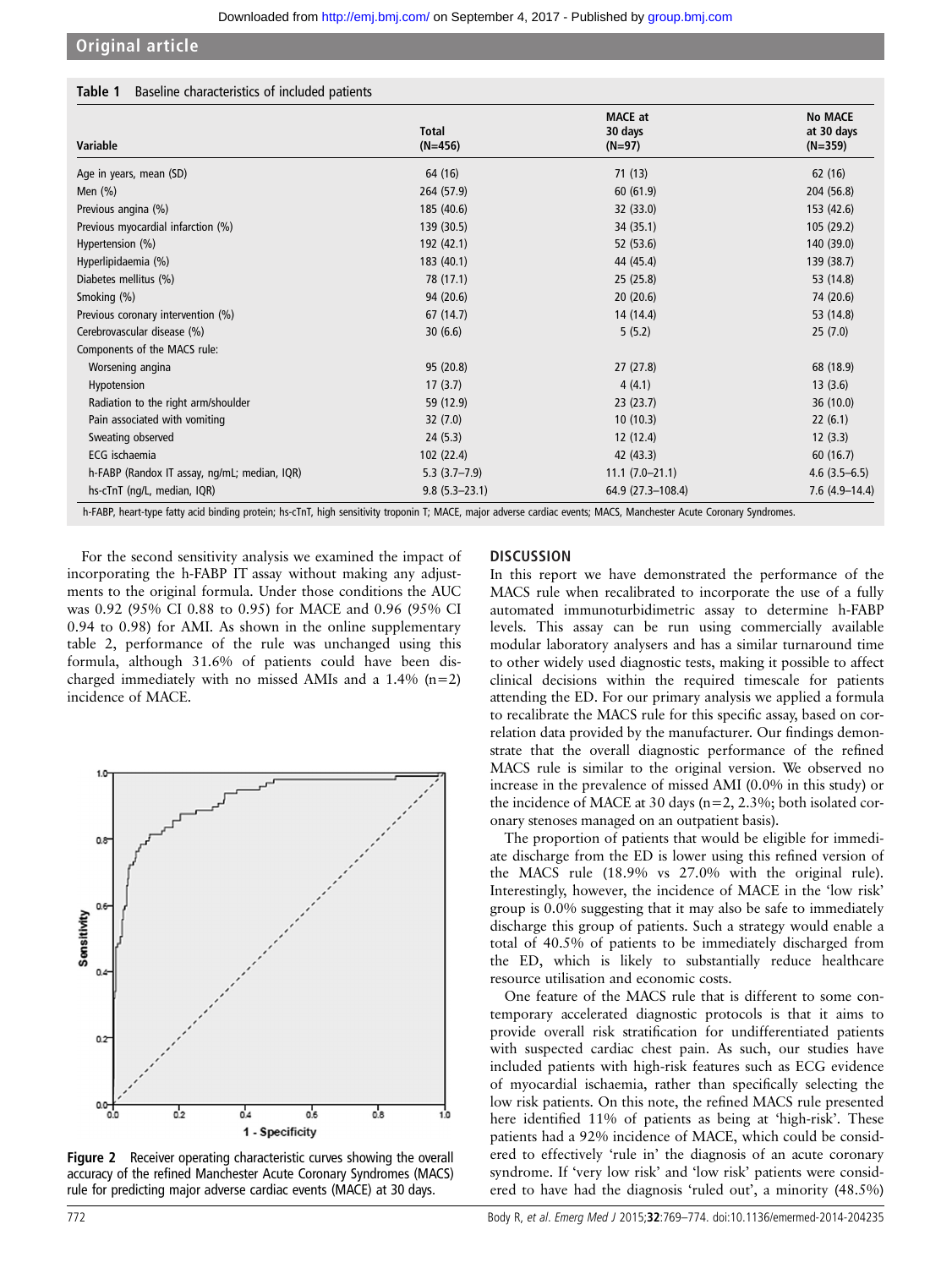<span id="page-4-0"></span>

| Table 2 Rates of AMI and MACE stratified by the refined MACS rule risk groups |  |
|-------------------------------------------------------------------------------|--|
|-------------------------------------------------------------------------------|--|

|                                                       | Risk group (according to the MACS rule) |                               |                         |                         |
|-------------------------------------------------------|-----------------------------------------|-------------------------------|-------------------------|-------------------------|
|                                                       | Very low risk                           | Low risk                      | Moderate risk           | High-risk               |
| Original MACS rule                                    |                                         |                               |                         |                         |
| Total number of patients, n (%)                       | 123(27.0)                               | 81 (17.8)                     | 207 (45.4)              | 45 (9.9)                |
| Number of patients with AMI (%, 95% CI)               | $0(0.0, 0.0 \text{ to } 3.6)$           | $0(0.0, 0.0$ to 5.4)          | 36 (17.4, 12.8 to 23.2) | 42 (93.3, 81.5 to 98.4) |
| Number of patients with MACE, n (%, 95% CI)           | 2 (1.6, 0.08 to 6.1)*                   | $1(1.2, 0.0 \text{ to } 7.3)$ | 51 (24.6, 19.3 to 31.0) | 43 (95.6, 84.4 to 99.6) |
| Recalibrated MACS rule with automated IT h-FABP assay |                                         |                               |                         |                         |
| Total number of patients                              | 86(18.9)                                | 99(21.7)                      | 221(48.5)               | 50(11.0)                |
| Number of patients with AMI, n (%, 95% CI)            | $0(0.0, 0.0 \text{ to } 5.1)$           | $0(0.0, 0.0$ to 5.4)          | 33 (14.9, 10.8 to 20.3) | 45 (90.0, 78.2 to 96.0) |
| Number of patients with MACE, n (%, 95% CI)           | 2 (2.3, 0.1 to 8.6)*                    | $0(0.0, 0.0$ to 4.5)          | 49 (22.2, 17.2 to 28.1) | 46 (92.0, 80.7 to 97.4) |

The performance of the original MACS rule has also been reported elsewhere.

\*There were two MACEs in the 'very low risk' group using each h-FABP assay. Both were coronary stenoses that did not require coronary revascularisation.

AMI, acute myocardial infarction; h-FABP, heart-type fatty acid binding protein; MACE, major adverse cardiac events; MACS, Manchester Acute Coronary Syndromes.

of patients would remain undiagnosed pending serial troponin testing. It is likely that the additional serial sampling after 60– 180 min would enable an even greater proportion of patients to have the diagnosis 'ruled in' or 'ruled out'. Such a 'staggered rule out protocol' warrants further evaluation.<sup>[17](#page-5-0)–20</sup>

Our study has some limitations. Prior to any statistical analysis (and thus a priori) we made the decision to recalibrate the MACS rule based on correlation data provided by the manufacturer. While our findings suggest that this refined version of the MACS rule would be safe to use in practice and would effectively risk stratify patients, the proportion of patients eligible for immediate discharge would fall. As demonstrated in a sensitivity analysis, if we had used the original formula for the MACS rule then the performance of the decision rule would actually have been enhanced, making a greater proportion of patients eligible for safe immediate discharge. Given that this finding was made only as part of a sensitivity analysis, it still requires prospective confirmation.

Another potential limitation of this work is the incorporation of coronary stenosis in the primary outcome (MACE). The rationale for this decision was that, if only patients who actually underwent coronary revascularisation were considered to have MACE, then patients who had significant coronary disease that was not amenable to revascularisation may not have been accounted for. However, with hindsight the inclusion of this criterion may have led to inappropriate underestimation of the sensitivity and NPV of the MACS rule. The two patients in the very low risk group who were found to have coronary stenoses had undergone outpatient angiography and were not deemed to warrant coronary revascularisation. Arguably, such events would not preclude early discharge from the ED.

It is also worth noting that cardiac troponin forms an important part of the reference standard for diagnosing AMI, which requires the detection of rise and/or fall of cardiac troponin.<sup>12</sup> Cardiac troponin levels are also included in the MACS rule. Strictly speaking, this introduces a form of incorporation bias. Research in this field is typically subject to similar incorporation bias when investigators aim to compare early troponin measurement with late sampling. This is likely to have little effect on the primary analyses we have reported but it is important to note the incorporation bias as it may affect alternative interpretations of the data presented.

This work opens up three important avenues for further research. First, our findings make it possible to evaluate the MACS decision rule in practice using a h-FABP assay that can be readily used in the clinical setting. Prior to clinical implementation of the MACS rule we recommend that its use should be

evaluated in practice, for example in the context of a randomised controlled trial. This will enable the performance of the MACS rule to be verified when clinicians and patients (who are likely to have imperfect compliance with the rule) are asked to use the rule to guide decisions in real time. It will also enable robust evaluation of cost-effectiveness, which is especially important given the findings of previous work. The Randomised Assessment of Treatment using Panel Assay of Cardiac Markers trial evaluated an early 'rule out' strategy for acute coronary syndromes, which consisted of serial testing for troponin, creatine kinase-MB and myoglobin at the time of presentation and 90 min later. Use of this protocol was found to successfully increase the proportion of patients that was successfully discharged from the  $ED.^{21}$  $ED.^{21}$  $ED.^{21}$  However, because of an increase in the use of specialist coronary care resources in the intervention group, overall healthcare resource use increased and the strategy was not cost-effective.<sup>22</sup>

Second, it is important to evaluate whether the MACS rule can be combined with other promising early rule out strategies that involve serial high sensitivity troponin testing over 60–180 min. This may further reduce the number of unnecessary hospital admissions and reduce the number of patients who remain in the 'observational zone' (who have had the diagnosis of an acute coronary syndrome neither 'ruled in' nor 'ruled out') upon leaving the ED still further. Third, it is important to prospectively compare the MACS rule to other emerging alternatives that could potentially lead to safe, immediate hospital discharge, including the History, ECG, Age, Risk factors, Troponin (HEART) score,<sup>[23 24](#page-5-0)</sup> use of copeptin<sup>[25](#page-5-0)</sup> and strategies to 'rule out' acute coronary syndromes among patients who have initial troponin levels below the limit of blank or limit of detection of a high sensitivity assay.<sup>[26 27](#page-5-0)</sup> It will also be important to compare the use of the MACS rule with tools that could enable an acute coronary syndrome to be excluded within 1 h to 2 h of arrival, for example the ADAPT protocol<sup>18</sup> or the recently described method to exclude AMI within 1 h using hs-cTnT.<sup>[19](#page-5-0)</sup>

#### CONCLUSIONS

We report validation of the performance of the MACS rule incorporating an automated assay for h-FABP. We found that diagnostic performance is maintained. This version of the MACS rule could enable 18.9% of patients presenting to the ED with suspected cardiac chest pain to be immediately discharged while identifying 11.1% of 'high-risk' patients who may benefit from early specialist opinion and use of high dependency resources. Validation of the MACS rule with an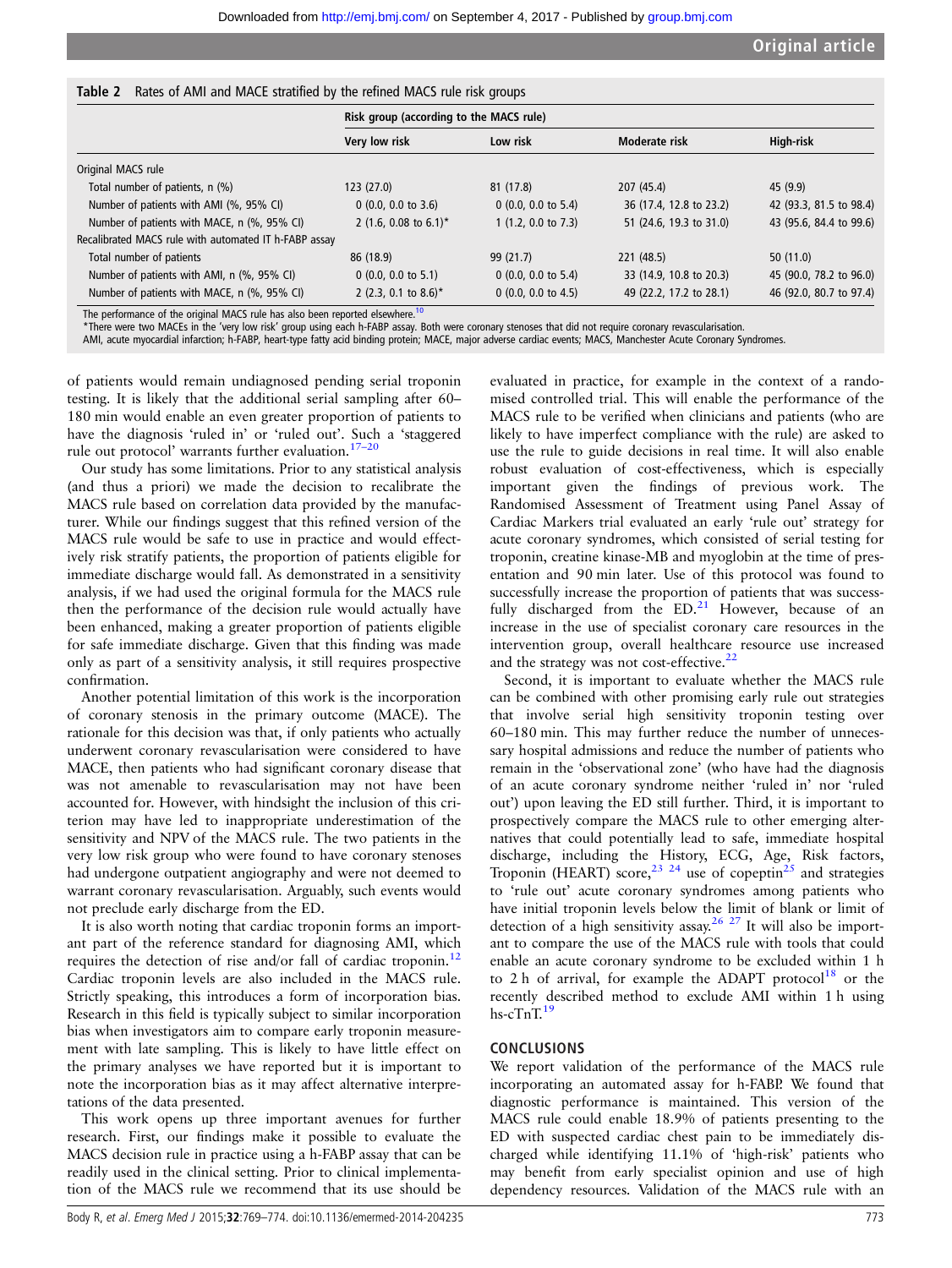### <span id="page-5-0"></span>Original article

automated h-FABP assay that has an acceptable turnaround time for use in emergency settings will facilitate clinical implementation. To verify the findings from this observational study, we recommend use of the refined MACS rule is evaluated in a trial setting prior to clinical implementation.

Acknowledgements The authors acknowledge the support of the Manchester Academic Health Science Centre, the Manchester Biomedical Research Centre and the National Institute for Health Research (UK) Clinical Research Network. The authors also acknowledge the support of all the staff in the Emergency Department and Biochemistry Department at Stepping Hill Hospital and the Department of Laboratory Medicine at Manchester Royal Infirmary who assisted with this work, in particular Sister Joanna Jarvis.

#### Collaborators Joanna Jarvis.

Contributors RB: Conception and design: Analysis and interpretation of the data: Drafting the manuscript or critical revisions for intellectual content; Final approval of the manuscript. GB, SC, PSL: Analysis and interpretation of the data; Drafting the manuscript or critical revisions for intellectual content; Final approval of the manuscript.

Funding This study was funded by a grant from the UK College of Emergency Medicine, was supported by: (A) fellowship funding (an Academic Clinical Lectureship for the first author) from the UK National Institute for Health Research (NIHR); (B) by the NIHR Clinical Research Network Clinical Research Network (UK CRN 8376); and (C) reagents donated for the purposes of the research by Roche Diagnostics.

Competing interests RB has undertaken research under collaborative agreements with Roche Diagnostics, Siemens Diagnostics, Alere Diagnostics and Randox Laboratories. RB has accepted travel and accommodation for conferences from Roche Diagnostics and Randox Laboratories. PSL has accepted travel and accommodation to lecture for Randox Laboratories.

#### Patient consent Obtained.

Ethics approval Research Ethics Committee, North West Cheshire (reference 09/ H1014/74).

Provenance and peer review Not commissioned; externally peer reviewed.

Data sharing statement Please contact the corresponding author to request additional data or analyses.

#### **REFERENCES**

- 1 The Health and Social Care Information Centre. Hospital Episode Statistics, Admitted Patient Care—England, 2012–13: Primary diagnosis, 3 characters table. <http://www.hesonline.nhs.uk> (accessed 25 Nov 2013).
- 2 Body R, Carley S, Wibberley C, et al. The value of symptoms and signs in the emergent diagnosis of acute coronary syndromes. [Resuscitation](http://dx.doi.org/10.1016/j.resuscitation.2009.11.014) 2010;81:281-6.
- 3 Greenslade JH, Cullen L, Parsonage W, et al. Examining the signs and symptoms experienced by individuals with suspected acute coronary syndrome in the Asia-Pacific region: a prospective observational study. [Ann Emerg Med](http://dx.doi.org/10.1016/j.annemergmed.2012.05.008) 2012;60:777–85.e3.
- 4 Body R, McDowell G, Carley S, et al. Do risk factors for chronic coronary heart disease help diagnose acute myocardial infarction in the Emergency Department? [Resuscitation](http://dx.doi.org/10.1016/j.resuscitation.2008.06.009) 2008;79:41–5.
- 5 Panju AA, Hemmelgam BR, Guyatt GH, et al. The rational clinical examination: Is this patient having a myocardial infarction. [JAMA](http://dx.doi.org/10.1001/jama.280.14.1256) 1998;280:1256-63.
- 6 Reichlin T, Hochholzer W, Bassetti S, et al. Early diagnosis of myocardial infarction with sensitive cardiac troponin assays. [N Engl J Med](http://dx.doi.org/10.1056/NEJMoa0900428) 2009;361:858-67.
- 7 Lipinski M, Baker N, Alarcon RE, et al. Comparison of conventional and high sensitivity troponin in patients presenting to the Emergency Department with chest pain: a collaborative met-analysis. [J Am Coll Cardiol](http://dx.doi.org/10.1016/S0735-1097(14)60016-4) 2014;63:A16.
- 8 Vafaie M, Biener M, Mueller M, et al. Analytically false or true positive elevations of high sensitivity cardiac troponin: a systematic approach. [Heart](http://dx.doi.org/10.1136/heartjnl-2012-303202) 2014;100:508-14.
- 9 Randox Laboratories.<http://www.h-fabp.com/test-h-fabp> (accessed 5 May 2014). 10 Body R, Carley S, McDowell G, et al. The Manchester Acute Coronary Syndromes
- (MACS) decision rule for suspected cardiac chest pain: derivation and external validation. [Heart](http://dx.doi.org/10.1136/heartjnl-2014-305564) 2014;100:1462-8.
- 11 Body R, Cook G, Burrows G, et al. Can emergency physicians 'rule in' and 'rule out' acute myocardial infarction with clinical judgement? [Emerg Med J](http://dx.doi.org/10.1136/emermed-2014-203832) 31:11 872-6.
- 12 Thygesen K, Alpert JS, Jaffe AS, et al. Third Universal Definition of Myocardial Infarction. [J Am Coll Cardiol](http://dx.doi.org/10.1016/j.jacc.2012.08.001) 2012;60:1581–98.
- 13 Apple FS, Jaffe AS. Clinical implications of a recent adjustment to the high-sensitivity cardiac troponin T assay: user beware. [Clinical Chemistry](http://dx.doi.org/10.1373/clinchem.2012.194985) 2012;58:1599–600.
- 14 Kurth M-J. Correlation data: Randox heart-type fatty acid binding protein immunoturbidimetric assay. 2012.
- 15 Mueller M, Biener M, Vafaie M, et al. Absolute and relative kinetic changes of high-sensitivity cardiac Troponin T in acute coronary syndrome and in patients with increased Troponin in the absence of acute coronary syndrome. [Clin Chem](http://dx.doi.org/10.1373/clinchem.2011.171827) 2011;58:209–18.
- 16 Agresti A, Coull B. Approximate is better than 'exact' for interval estimation of binomial proportions. Am Statistician 1998;52:119–26.
- Cullen L, Mueller C, Parsonage WA, et al. Validation of high sensitivity troponin I in a 2-hour diagnostic strategy to assess 30-day outcomes in emergency department patient swith possible acute coronary syndrome. [J Am Coll Cardiol](http://dx.doi.org/10.1016/j.jacc.2013.02.078) 2013;62:1242–9.
- 18 Than M, Cullen L, Aldous S, et al. 2-Hour accelerated diagnostic protocol to assess patients with chest pain symptoms using contemporary Troponins as the only biomarker. [J Am Coll](http://dx.doi.org/10.1016/j.jacc.2012.02.035) 2012;59:2091–8.
- 19 Reichlin T, Schindler C, Drexler B, et al. One-hour rule-out and rule-in of acute myocardial infarction using high-sensitivity cardiac troponin T. [Arch Intern Med](http://dx.doi.org/10.1001/archinternmed.2012.3698) 2012;172:1211–18.
- 20 Keller T, Zeller T, Ojeda F, et al. Serial changes in highly sensitive Troponin I assay and early diagnosis of myocardial infarction. [JAMA](http://dx.doi.org/10.1001/jama.2011.1896) 2011;306:2684-93.
- 21 Goodacre SW, Bradburn M, Cross E, et al. The Randomised Assessment of Treatment using Panel Assay of Cardiac Markers (RATPAC) trial: a randomised controlled trial of point-of-care cardiac markers in the emergency department. [Heart](http://dx.doi.org/10.1136/hrt.2010.203166) 2011;97:190–6.
- 22 Fitzgerald P, Goodacre SW, Cross E, et al. Cost-effectiveness of point-of-care biomarker assessment for suspected myocardial infarction: the randomized assessment of treatment using panel assay of cardiac markers (RATPAC) trial. [Acad Emerg Med](http://dx.doi.org/10.1111/j.1553-2712.2011.01068.x) 2011;18:488–95.
- 23 Backus BE, Six AJ, Kelder JC, et al. Chest pain in the Emergency Room: a multicentre validation of the HEART score. [Crit Pathw Cardiol](http://dx.doi.org/10.1097/HPC.0b013e3181ec36d8) 2010;9:164–9.
- 24 Six AJ, Cullen L, Backus BE, et al. The HEART score for the assessment of patients with chest pain in the emergency department: a multinational validation study. [Crit](http://dx.doi.org/10.1097/HPC.0b013e31828b327e) [Pathw Cardiol](http://dx.doi.org/10.1097/HPC.0b013e31828b327e) 2013;12:121–6.
- Mockel M, Searle J, Hamm C, et al. Early discharge using single cardiac troponin and copeptin testing in patients with suspected acute coronary syndrome (ACS): a randomized, controlled clinical process study. [Eur Heart J](http://dx.doi.org/10.1093/eurheartj/ehu178). Published Online First: 30 April 2014.<http://dx.doi.org/10.1093/eurheartj/ehu178>
- 26 Body R, Carley S, McDowell G, et al. Rapid exclusion of acute myocardial infarction in patients with undetectable Troponin using a high-sensitivity assay. [J Am Coll](http://dx.doi.org/10.1016/j.jacc.2011.06.026) [Cardiol](http://dx.doi.org/10.1016/j.jacc.2011.06.026) 2011;58:1332–9.
- 27 Bandstein N, Ljung R, Johansson M, et al. Undetectable high sensitivity troponin T level in the Emergency Department and risk of myocardial infarction. [J Am Coll](http://dx.doi.org/10.1016/j.jacc.2014.03.017) [Cardiol](http://dx.doi.org/10.1016/j.jacc.2014.03.017) 2014;63:2569-78.